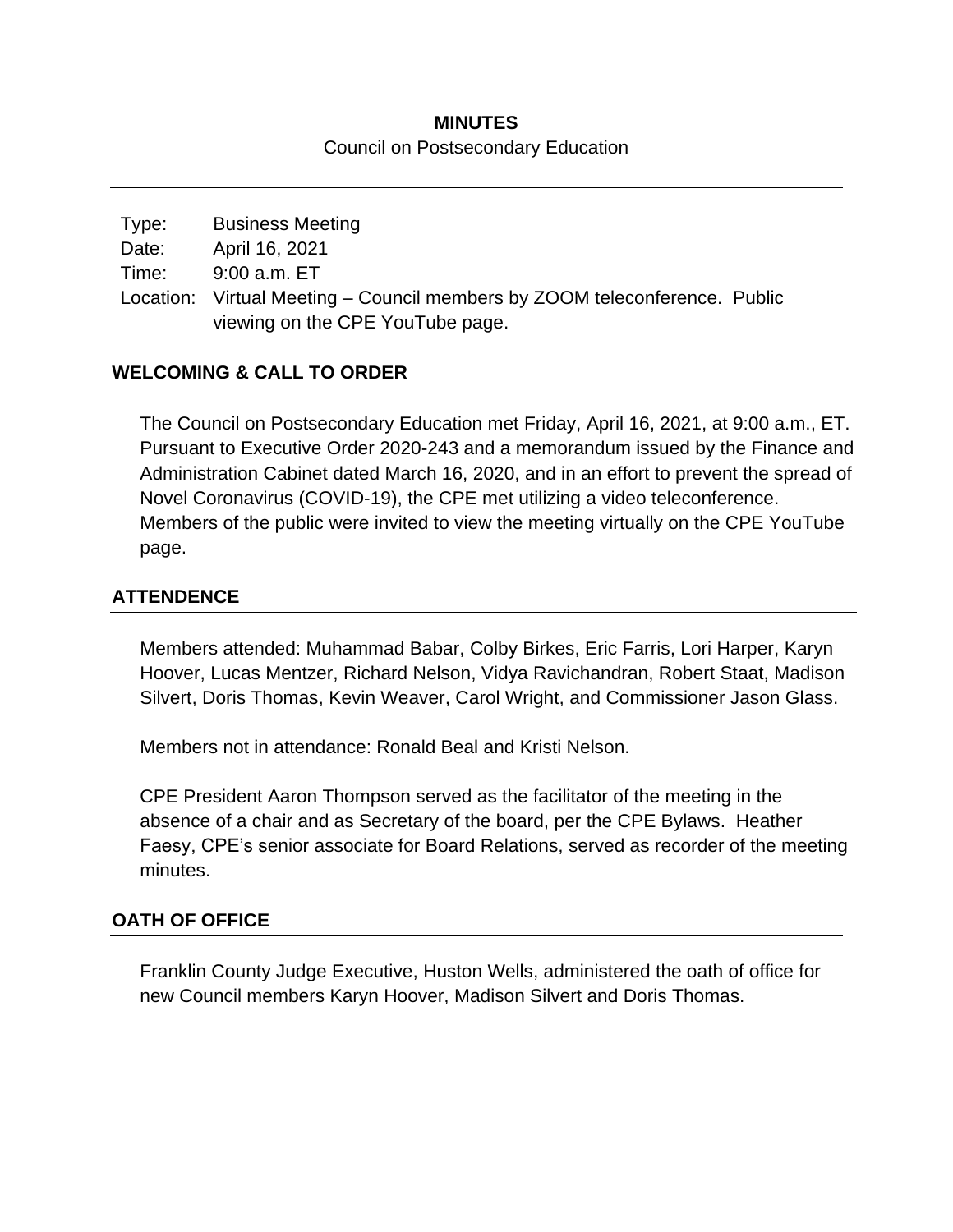### **PROPOSED COUNCIL RESOLUTIONS**

The Council approved resolutions for Council members Ben Brandstetter and Kim Halbauer and CPE staff member, Mary Allison, in thanks of their support and service to the Council on Postsecondary Education and the Commonwealth of Kentucky.

### **APPROVAL OF THE MINUTES**

The minutes of the January 28 and 29, 2021 meetings were approved as distributed.

### **REPORT FROM KDE COMMISSIONER JASON GLASS**

Kentucky Department of Education's Commissioner, Jason Glass, provided details on legislation passed during the 2021 session that will affect Kentucky's school system and discussed how the pandemic has shifted learning habits and how virtual and hybrid learning will continue to play a role in the K-12 system even after the pandemic has ended. He also discussed additional federal funding revenues they are expecting in the coming months.

Lu Young, the chair of the Kentucky Board of Education, also attended the meeting and discussed what their board is focusing on in the next year. She discussed the virtual listening tour that is commencing over the summer and talked about the development of a dashboard that will shows Kentucky's stats on the board's focused areas and strategic measures of success.

### **REPORT FROM CPE PRESIDENT AARON THOMPSON**

President Aaron Thompson provided a written report in the agenda materials. He discussed legislation that passed during the 2021 session, including the bills regarding the budget, performance funding, and the supplemental K-12 year.

Mr. David Mahan, CPE's Associate Vice President for Data, Research and Advanced Analytics, provided a walkthrough highlighted the progress and updates made to the CPE data dashboard after the completion of the 2021 Progress Report.

### **ACADEMIC AND STRATEGIC INITIATIVES COMMITTEE – REPORT**

Committee Chair Lori Harper presented the Academic and Strategic Initiatives Committee Report, which included actions and reports received at its February 1 and March 23, 2021 meetings.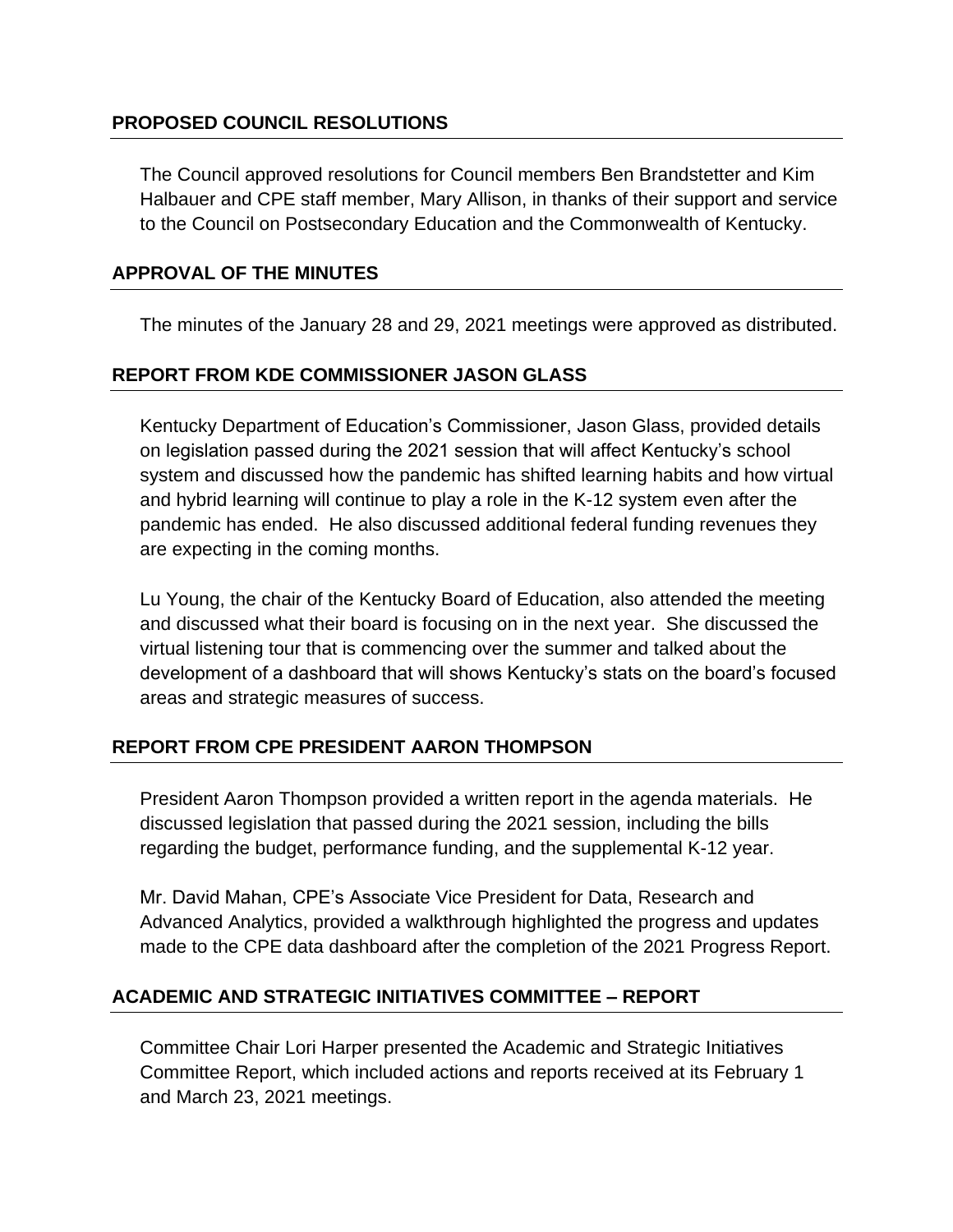She also presented the following new academic programs for consent approval, each of which were reviewed and approved by the Committee at its March 23, 2021 meeting.

- Eastern Kentucky University Global Hospitality and Tourism (B.S.) CIP Code 52.0901
- Eastern Kentucky University Instructional Design and Learning Technology (M.S.) CIP Code 13.0501
- University of Kentucky Marketing (M.S.) CIP Code 52.1401
- University of Kentucky Strategic Human Resource Management and Analytics (M.S.) CIP Code 52.1001
- Murray State University Instructional Leadership, School Principal (MAED) CIP Code 13.0401

MOTION: Ms. Harper moved that the Council accept the Academic and Strategic Initiatives Committee's recommendation to approve the proposed new academic programs. Mr. Mentzer seconded the motion.

VOTE: The motion passed.

# **FINANCE COMMITTEE – REPORT**

The Finance Committee met on March 23, 2021, and it did not have any action items to bring before the Council. The majority of its work focused on the upcoming decisions regarding tuition setting for the 2021-22 academic year.

The Council typically makes a ceiling recommendation for tuition and mandatory fees at the April meeting. Due to a variety of reasons, this year's ceiling recommendation is delayed a few weeks and a special meeting of the Finance Committee was scheduled for May 11, 2021 to determine a ceiling recommendation. That recommendation will be brought to the full Council at a special meeting shortly thereafter.

## **EXECUTIVE COMMITTEE – REPORT**

The Finance Committee met on February 4 and March 4, 2021, and a report of its activities were provided in the agenda materials. It did not have any action items to bring before the Council.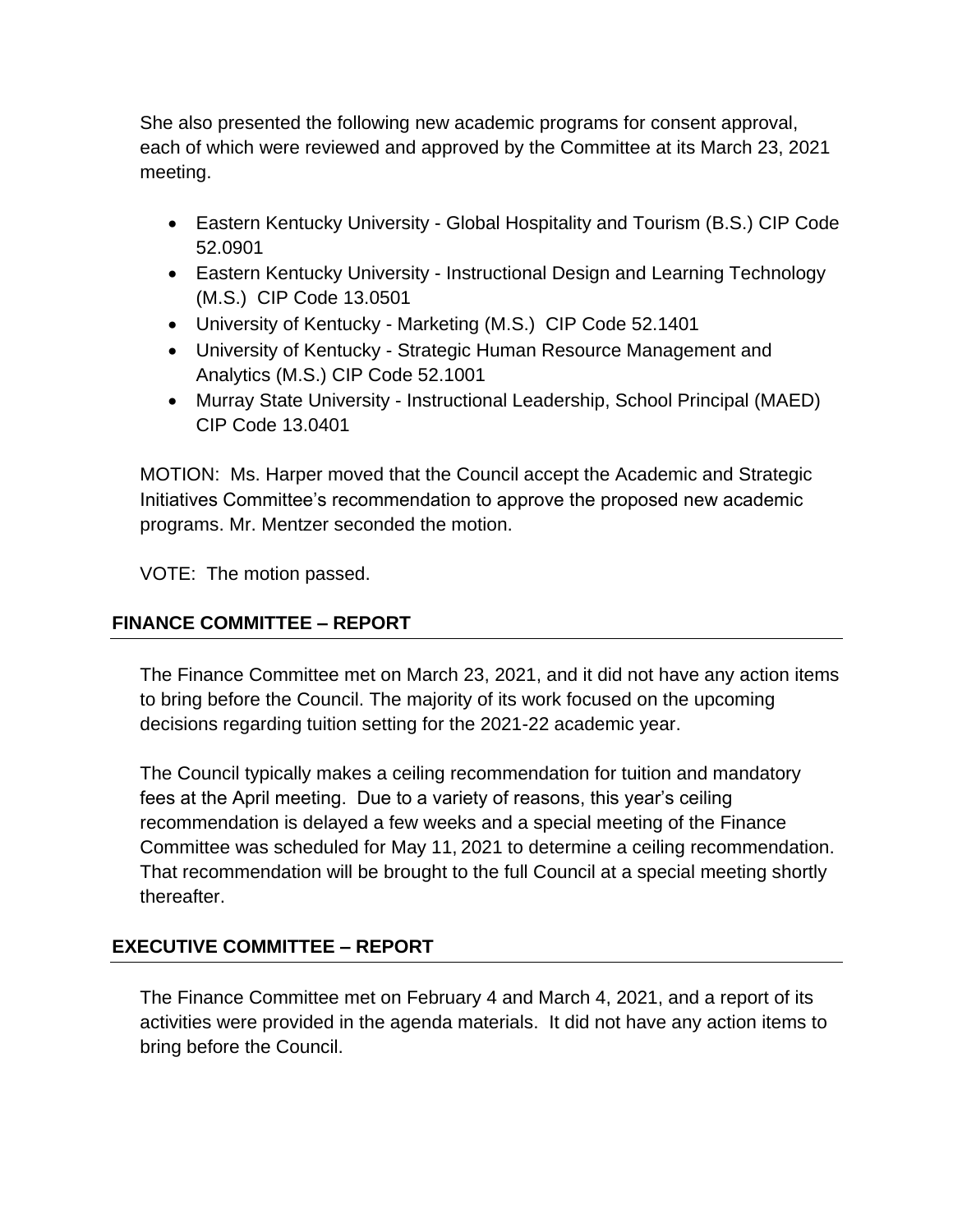### **2021-22 COUNCIL MEETING DATES**

President Thompson presented the Council meeting dates for the 2021-22 academic year. Committee meeting dates will be determined at a later date and by each committee accordingly.

MOTION: Mr. Weaver moved to approve the 2021-22 meeting dates. Ms. Thomas seconded the motion.

VOTE: The motion passed.

### **REVISION TO NEW BOARD MEMBER ORIENTATION AND EDUCATION POLICY**

Ms. Lee Nimocks, CPE's Chief of Staff and Vice President, presented the proposed revisions to the policy regarding the new board member orientation and education program. While several stylistic changes were made, the majority of the proposed revisions updated the policy to reflect current statutory language, current procedures with the online orientation course option, and correct reporting and contact information.

MOTION: Dr. Staat moved to approve the proposed revisions to the New Board Member Orientation and Education Policy. Mr. Nelson seconded the motion.

VOTE: The motion passed.

#### **2021-22 AGENCY OPERATING BUDGET**

President Thompson and Mr. Shaun McKiernan, CPE's Director of Budget and Finance, presented the agency's proposed revenue and expenditure budget for the upcoming 2021-22 fiscal year. The enacted state budget for 2021-22 (HB 192), along with CPE's 2020-22 biennial budget request, submitted to the state budget office and Legislative Research Commission in November 2019, provide the framework for staff's proposed 2021-22 agency budget. Budgeted figures for the current year were included for comparison.

While the HB 192 was largely a continuation of budget, the following aspects were highlighted:

• It restored the levels of General Fund support for CPE operations and technology initiatives to the amounts provided in 2019-20.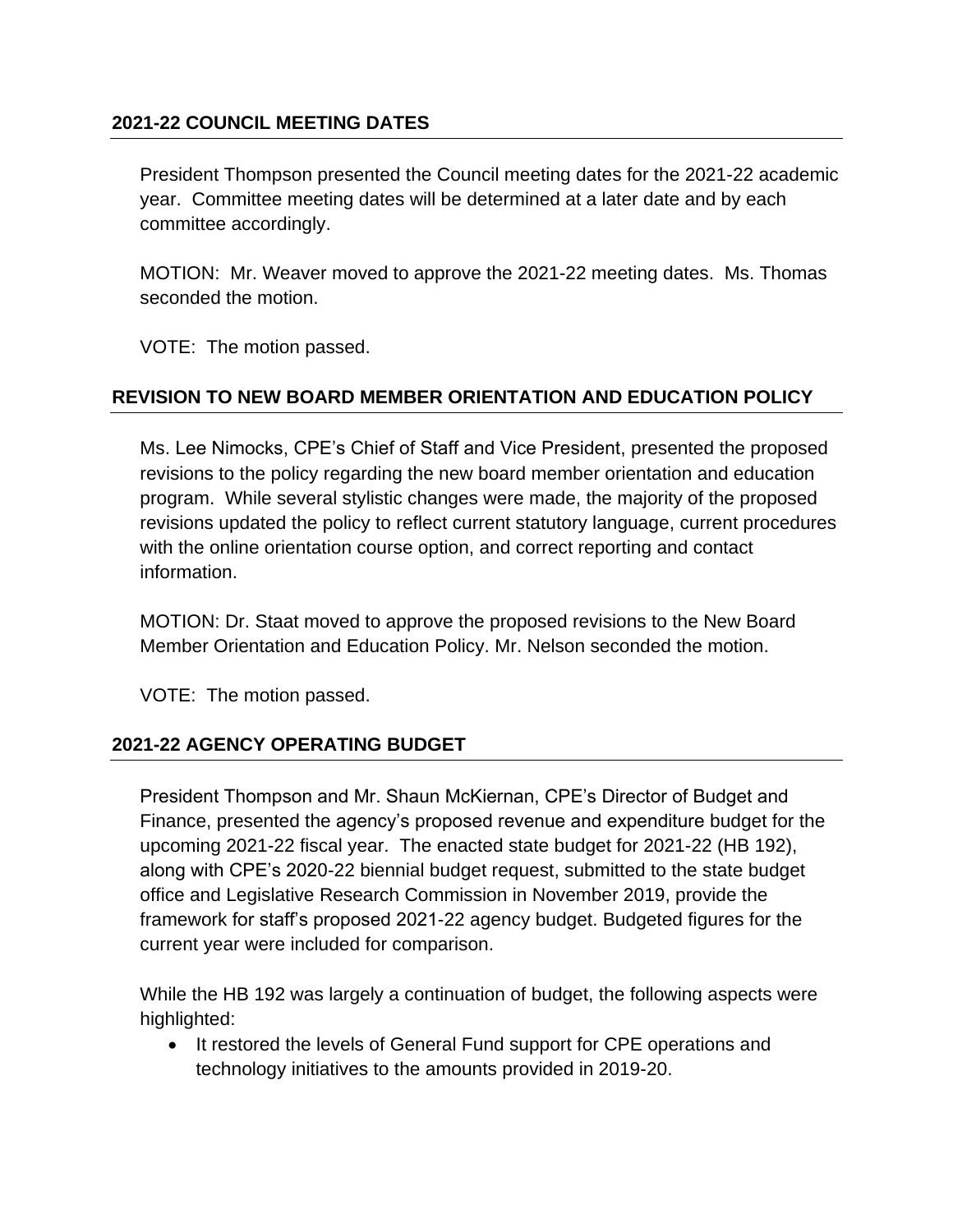- It appropriated \$50,000 for the Southern Regional Education Board (SREB) Doctoral Scholars program in 2021-22, maintaining the same level of funding as in the prior year.
- It specifically funded Kentucky's dues to the Southern Regional Education Board (SREB), which are traditionally paid from the contract spaces program.

As proposed, the agency would distributed the general fund appropriations in the following manner:

- Operating funds \$7,205,600
- SREB Doctoral Scholars \$50,000
- Technology Trust Fund \$3,628,300
- SREB dues \$214,800
- Ovarian Cancer Screening \$500,000

Details for the distribution of the funds within each category were provided in the agenda materials.

MOTION: Mr. Nelson moved to approve the proposed agency budget for 2021-22. Ms. Harper seconded the motion.

VOTE: The motion passed.

## **ELECTION OF THE NOMINATING COMMITTEE**

On April 9, 2021, three new members of the Council were appointed, two of which replaced the former Chair Ben Brandstetter and Vice Chair Kim Halbauer. In the absence of a chair, the Council was asked to elect a nominating committee, which would meet to discuss and nominate a slate of officers to serve the remaining term of the leadership positions.

President Thompson stated the following Council members expressed interested in serving on the Nominating Committee: Kristi Nelson, Kevin Weaver, and Richard Nelson.

MOTION: Dr. Staat moved that Kristi Nelson, Kevin Weaver and Richard Nelson be elected to serve on the Nominating Committee. Ms. Wright seconded the motion.

Following the vote, Richard Nelson agreed to serve as chair of the Committee.